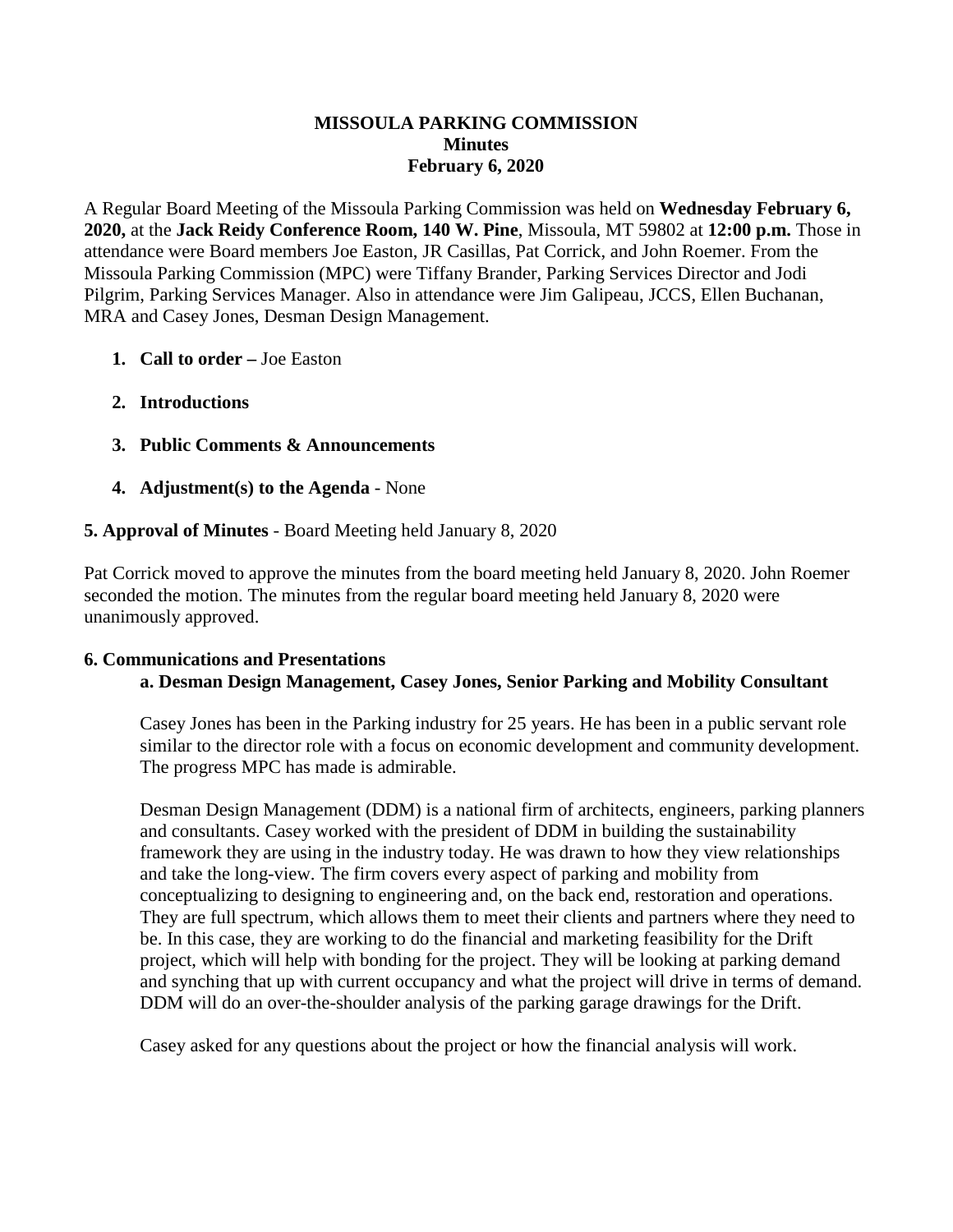There were no questions. Tiffany Brander stated that we are not required through the development agreement to hire anyone to look at the garage drawings, but this is a way we can take one more step to make sure everything is as it should be with this project.

John Roemer asked if MPC is using DDM for a fee. No, DDM is contracted with Log Jam.

#### **7. Financial Statement**

Jim Galipeau provided an incomplete draft of dashboards and full report. The City moved the \$192,000.00 reserve. It is now shown in the restricted assets area and not in cash and investments.

The accrued city contract was taken out in December. John Roemer stated that he saw it accruing in September. Jim mentioned it accrued then, but has now been released.

Cash and investments show the accrued merchant fees have not been pulled out yet. Available cash is \$1,041,000.00. John asked what JCCS assumes will be the true up on the accrued merchant fees estimation. Jim stated that there isn't much of true up.

Revenues for December are \$331,000.00. Lease revenues in December are higher due to monthly, quarterly, and semi-annual billings. Expenses look big partly due to meter expenses, which we will go over later. All together there were \$140,000.00 in expenses. Net income for December was \$190,000.00. Year to date is \$840,000 compared to \$458,000 last year. The bottom line net income year to date is \$362,000.00 compared to \$65,000.00 last year. This is an increase across the board.

Pat Corrick asked if revenue was down in November, December, and January due to winter. Tiffany explained that it is generally really slow after Black Friday, which is reflected here, but compared to last year at this time there was less Mercantile construction. Library construction workers are generally able to park in free zones. The decrease in revenue can be attributed partly to reduced construction parking and partly to weather.

Jim noted that meter warranty, merchant fees, and meter system all get combined for meter expenses on the main statement in the amount of \$45,000.00 for December. November meter system was only \$95.00 because the merchant fee was paid in December. Also, in October there were two months paid, but every month was covered. Tiffany explained that the second payment in October was for an invoice for service dates May 1 – May 31. We had a credit balance and some invoices that weren't applied to it. The May bill was one. It is in a different fiscal year, so we'll need to make those adjustments. Jodi will follow up with Brenda about this.

Jim explained that we have new sets of warranties totaling \$40,000.00 in September and \$70,000.00 in December. Those costs get spread out over time, but right now the monthly warranty expense is \$15,993.00. We are amortizing that expense over the warranty period. Meter system fees went up to \$9,240.00 monthly. In July, \$24,000.00 was the monthly fee for the 3 meter categories. As of December they are \$35,033.00. This is \$10,000.00 higher than the beginning of the year. Our meter revenues year to date are \$654,245.00 with costs at \$180,998.00.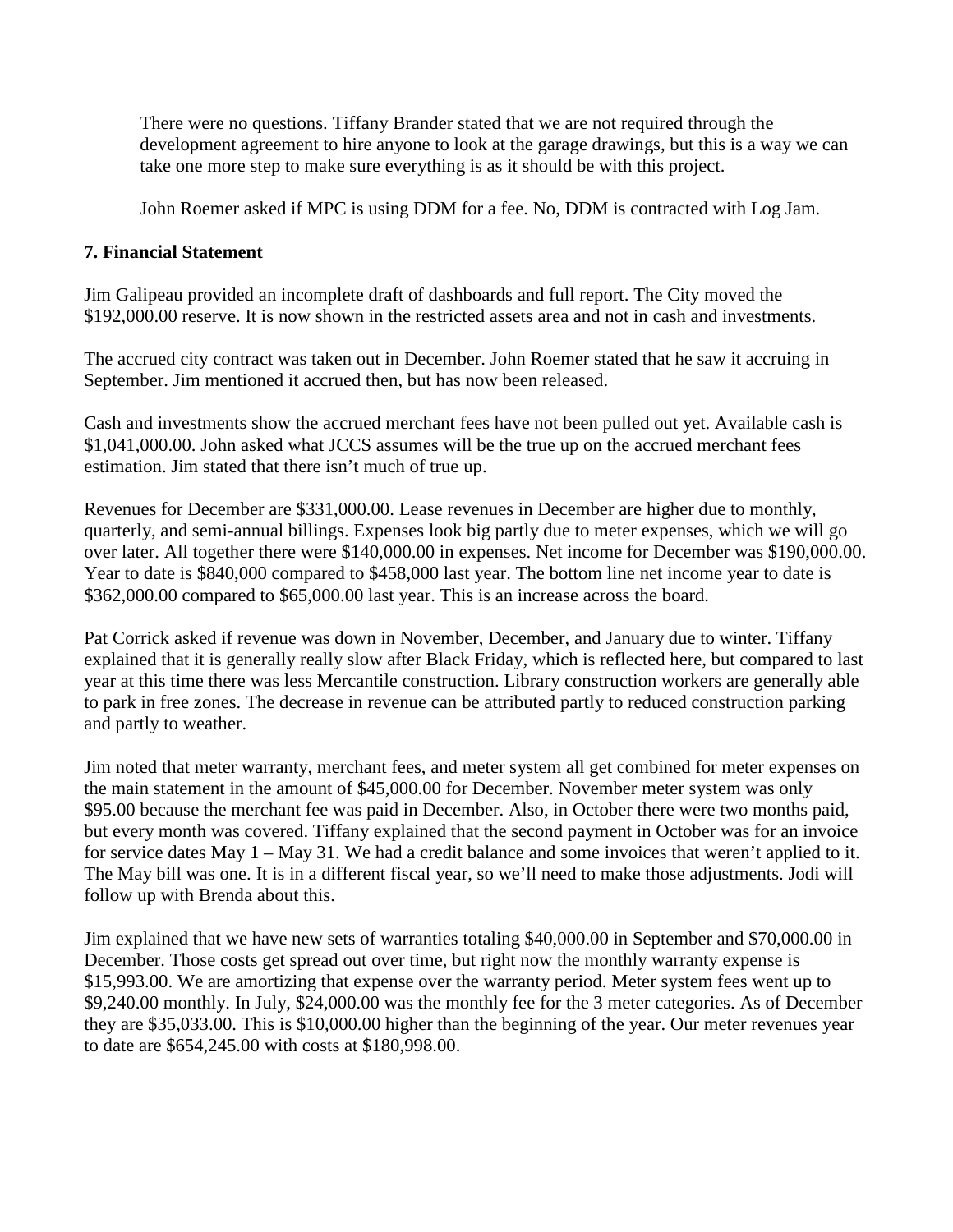Joe Easton asked for Tiffany's opinion on that. Tiffany explained that it is not surprising. The difference in the meter fee is \$5.00 per month per machine to continue to have all of the services that we have. When we added license plate recognition (LPR), we had a one year grace period where they didn't charge us the \$5.00 fee. For the meter loan, we included most of our warranties for seven years within that, and now we're seeing all of the warranties for everything we've added since then – LPR and the gating equipment, FlexPort – having the ability to do permits online, plus our enforcement. Tiffany went on to explain that we will likely see our meter fees go down as our Passport numbers go up. We are at about 30% for Passport utilization and that is 30% of our meter revenue that isn't charging us around \$0.30 per transaction. The cost increase is large, but we look at it as the cost of providing those amenities.

John asked if our expense ratio is up 2% over last year, what can be expected next year. Jim said it is not going to go down. Probably up from 27% to 32%. Pat asked what the national average is. Casey stated that ours is higher than the national average, but we are asking our system to perform at a higher level and to be integrated in a way that some cities don't invest in. Our provider is probably at the high end of where they can be. Some cities that have a similar infrastructure do not buy meters because they are shifting to online mobile payment systems.

Jim mentioned our personnel expenses this year are down over last year. He believes our system takes fewer people. Tiffany clarified that we haven't reduced our workforce. The meters do provide a better customer service experience. It's more reliable and saves our staff time through email alerts, etc. It is also a safer collection environment for our staff. We are paying the cost to do business in the way that we need to do business.

Joe asked if our warranty ever expires. Tiffany answered that meter warranties are 7 years and the gating equipment warranties are 3 years before renegotiation. Jim stated that from a cash flow stand point they are all paid. It is just a matter of how we expense them over time.

Joe asked for further questions. There were none.

# **8. Director's Report –** Tiffany Brander

Tiffany informed the Board that she met with representatives from Baker Tilly to discuss MPC bonding capacity and how establishing a maintenance reserve might affect our bonding capacity. She indicated that Baker Tilly provided estimates for repayments of 20, 25, and 30 years. At this point we are looking at projected project amounts of between 7.2 and 10.6 million dollars. These are based on tax exempt bonds, which we know we don't want to do. Tiffany will ask for a new analysis with different rates. Ellen Buchanan stated there is almost no spread right now. Tiffany wants to make sure we're going taxable. Tiffany was asked to look into how a reserve account would affect bonding capacity, and if we were to take out almost \$200,000.00 from our operating, how it might affect bonding. The response was that it won't affect bonding capacity. It will just look positive because if anything major happens and those funds are needed, the board can vote to move them back in to operating.

There were no questions on bonding capacity. Tiffany recommended that we consider moving forward with implementing the maintenance reserve policy at the next board meeting in March. A draft has been sent out to everyone with the board packet.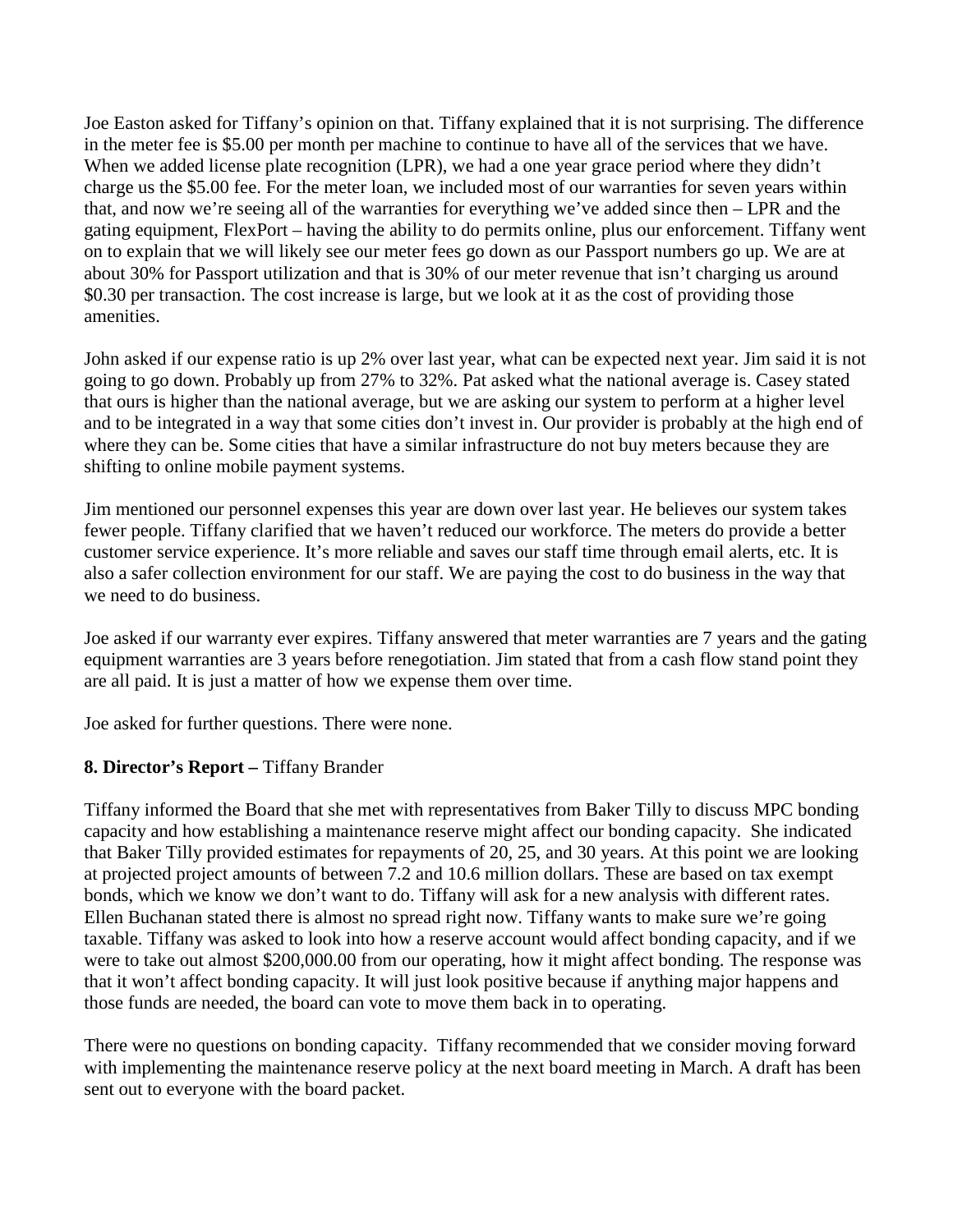Park Place utilization – we have converted 23 lease spaces in to hourly spaces as of Monday. All of the signs are up, and our enforcement team is providing additional notifications to lease holders this week. Over the next month or two we will track utilization and anticipate a positive effect. People are excited for more hourly spaces. Pat Corrick asked how ROAM is doing on utilization. Tiffany stated that most of the time we're seeing more than 50% in the hourly. Lease holders are utilizing their spaces.

Open recruitments – we hope to be fully staffed by the end of February. We have completed our maintenance interviews and will have someone hired by the end of this week or next week.

There was a hole in the top slab of Bank Street which has been repaired. We have been working with DCI Engineers to look at additional points of concern that they noted as well as working on a plan of priorities for repairs for Bank Street. It is currently fully open to the public. We had one day of lost revenue. There was very little to no impact on our revenue for the structure being under repair for the day as there were only two spaces blocked off and both were free time limited accessible spaces.

First Night update ridership – Ridership is down to 326 riders this year. The program over all was down to 1000 people. Tom Benson will be re-assessing the amount of their request for future years.

Maintenance plan - we need an analysis and maintenance plan for all of our garages. The Downtown Master Plan (DMP) provided us a maintenance program for facilities that are already where they need to be. For those to be useful to us, our structures need to be repaired and brought up to that level. Tiffany has started working on an RFQ for engineering services for structure evaluations and maintenance programs. We are hoping to select a firm to perform inspections and evaluations, look at any urgent action items and prioritize those for us, and create life cycle plans and 5-year program development for a maintenance plan per structure. There will be different needs at Central Park than at Park Place, ROAM, or a newer structure. Pat asked who the RFQ will be distributed to. Tiffany responded that we have to follow City procurement policies, so we will post it to our website. Currently on the panel for interviews are Tiffany, Brian Cook from City Engineering, and Matt Lawson from City Facilities. Tiffany would like one of the board members join the panel. The RFQ should be ready for publishing by the end of the month. It just needs to go through the City Clerk's office and the City Attorney's Office. We should have someone secured by spring so we can move forward with proposals for the FY21 budget.

Joe asked Tiffany to give highlights of their meeting with the Mayor and Dale at the beginning of the week. Tiffany explained that with the change in leadership, Joe stepping in as chairman, Tiffany, Joe, Dale Bickell, and Mayor Engen met to talk about priorities. One of those priorities was jurisdictional expansion and how that might look. They also talked about the need for MPC to move forward with being a strategic partner in development. There was discussion regarding the possible need to have our jurisdictional boundaries be the city limits, to include the airport and other residential areas. They also discussed our bonding capacity and our current technology – how it can be used to better support parkers and downtown employees. Joe mentioned the next garage. MPC, and our bonding capacity at this point, will not likely be used to contribute to the costs of the Drift. Where will we spend our money and what does that planning process look like? The DMP identified several locations, some of which are Downtown. Before that conversation, we have to make a decision and proceed with jurisdictional expansion. The low hanging fruit is just to expand to the Hip Strip and the University area. We should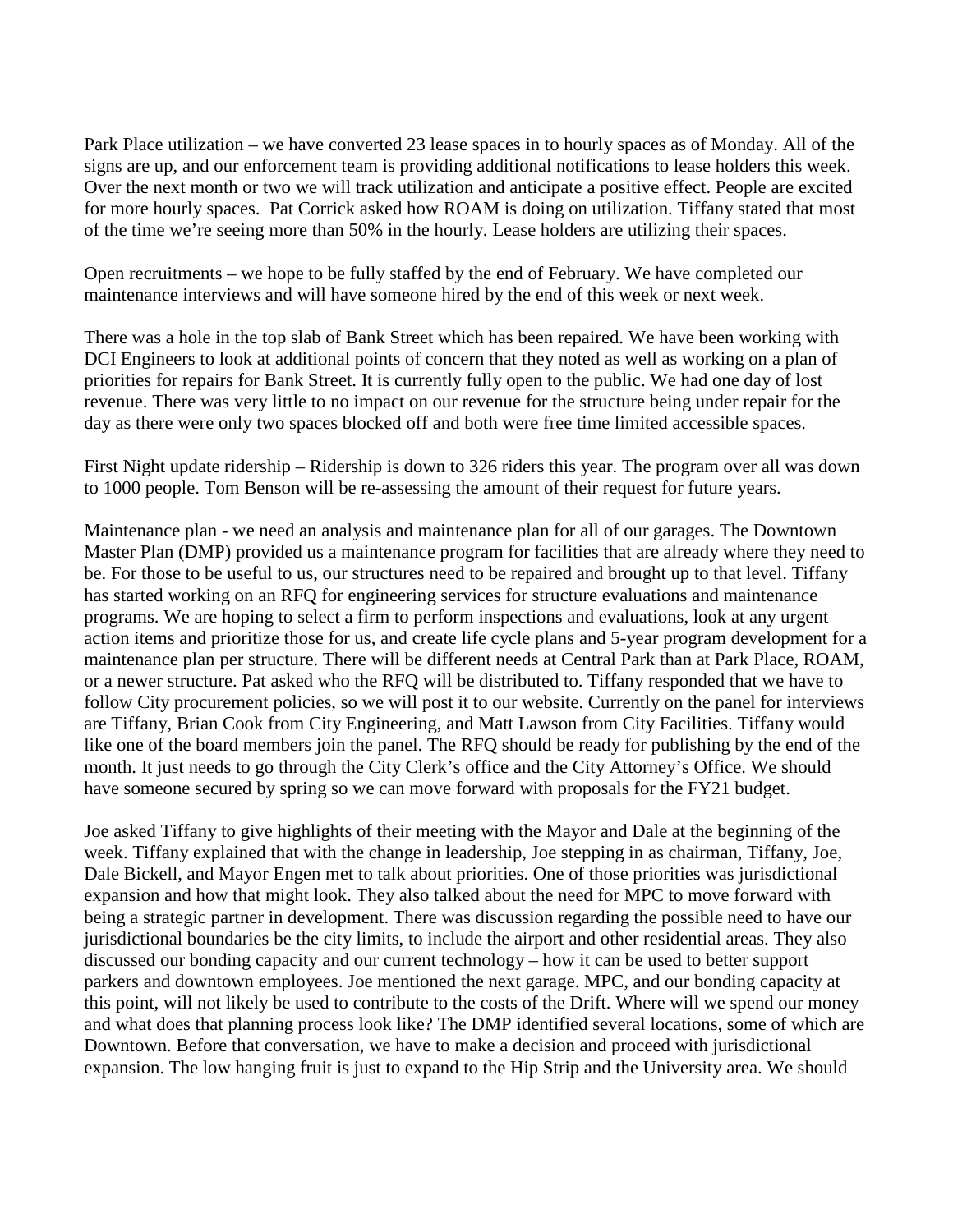also discuss Riverfront Triangle, Sawmill District, and Hospital campus. It would be a change of enforcement, access and influence requiring a significant outreach to residents. John's concern is that we would not have the resources and staff to do the expansion. Joe mentioned just drawing the new jurisdictional line on the map to be able to study the areas to determine the management. John thinks growing incrementally is important. Ellen asked if the parking jurisdiction has to be contiguous. Joe stated no, there can be pockets. Ellen mentioned the Sawmill district as potential low-hanging fruit. There have been mixed messages in the Hip Strip area. Tiffany stated that we will never get 100% buy in, but it feels the most positive that it has ever been.

Joe asked for any questions. There were none.

# **9. Action Items**

#### **a. Approval to proceed with camera system install through Systems Northwest in an amount not to exceed \$79,800.00**

Tiffany stated that Jodi has been working with procurement for operational cameras for Central Park and Park Place. This was a part of our 2016 Strategic Plan. We discussed it as well with our 2020 budget planning. We have received proposals from (2) companies. We have selected the proposal from Systems Northwest. This is a step toward allowing us to move to 24/7 gates down in all of our facilities. The cameras will show all of the gating systems in these two structures as well as all elevator towers, and the entire top deck of the Central Park garage. Our maintenance team and other staff will be able to access the video feeds through an app. There will also be motion detection reporting. The cameras do clear night views and day views. They are also easily maintained. We are asking for approval to move forward in an amount not to exceed \$79,800.00

Pat asked if it will include any circulation. No, the cameras will only cover gating equipment and stairwells.

John Roemer motioned in support of the Missoula Parking Commission's strategic plan goals, I move the MPC Board to approve the Systems Northwest proposal for camera installation in Central Park and Park Place, in an amount not to exceed \$79,880.00. JR Casillas seconded the motion.

Joe commented that he saw the other bid and it was a significant gap. There is always the concern when there is a substantial gap whether the low bid is a responsible bid or an accurate bid. Since Systems Northwest does have experience with the City and references from the other two agencies, Joe feels that they did understand the request, responded responsibly, and it is an accurate cost. Joe asked for other comments or questions about the motion. Called for the question. None opposed.

The motion to approve the Systems Northwest proposal for camera installation not to exceed \$79,880.00 was unanimously approved.

# **10. Non-action Items -** None

# **11. Setting of next meeting** (March 5, 2020, Jack Reidy Conference Room) **and adjournment**

Respectfully submitted,